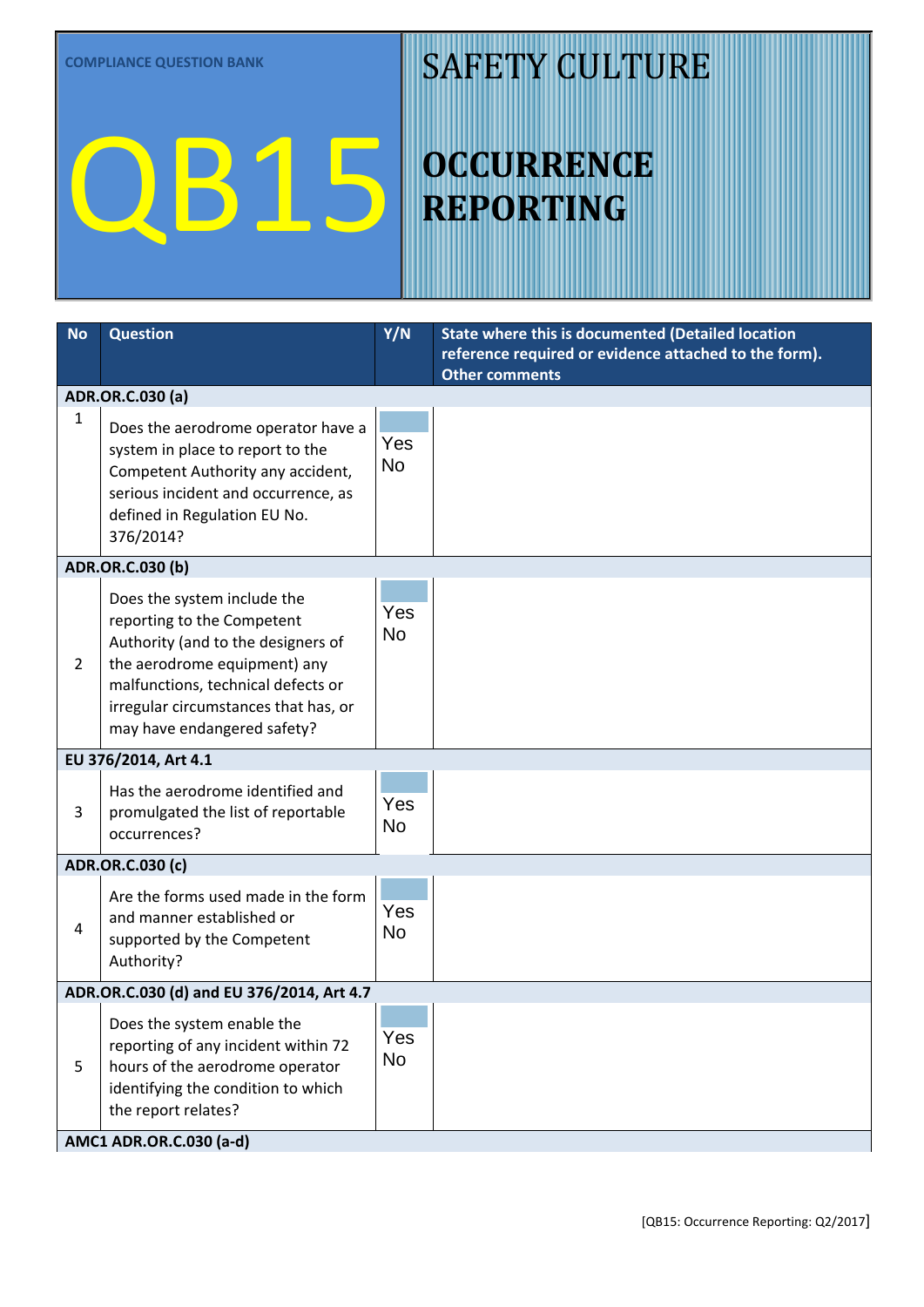#### SAFETY CULTURE

| reference required or evidence attached to the form). |
|-------------------------------------------------------|
|                                                       |
|                                                       |
|                                                       |
|                                                       |
|                                                       |
|                                                       |
|                                                       |
|                                                       |
|                                                       |
|                                                       |
|                                                       |
|                                                       |
|                                                       |
|                                                       |
|                                                       |
|                                                       |
|                                                       |
|                                                       |
|                                                       |
|                                                       |
|                                                       |
|                                                       |
|                                                       |
|                                                       |
|                                                       |
|                                                       |
|                                                       |
|                                                       |
|                                                       |
|                                                       |
|                                                       |
|                                                       |
|                                                       |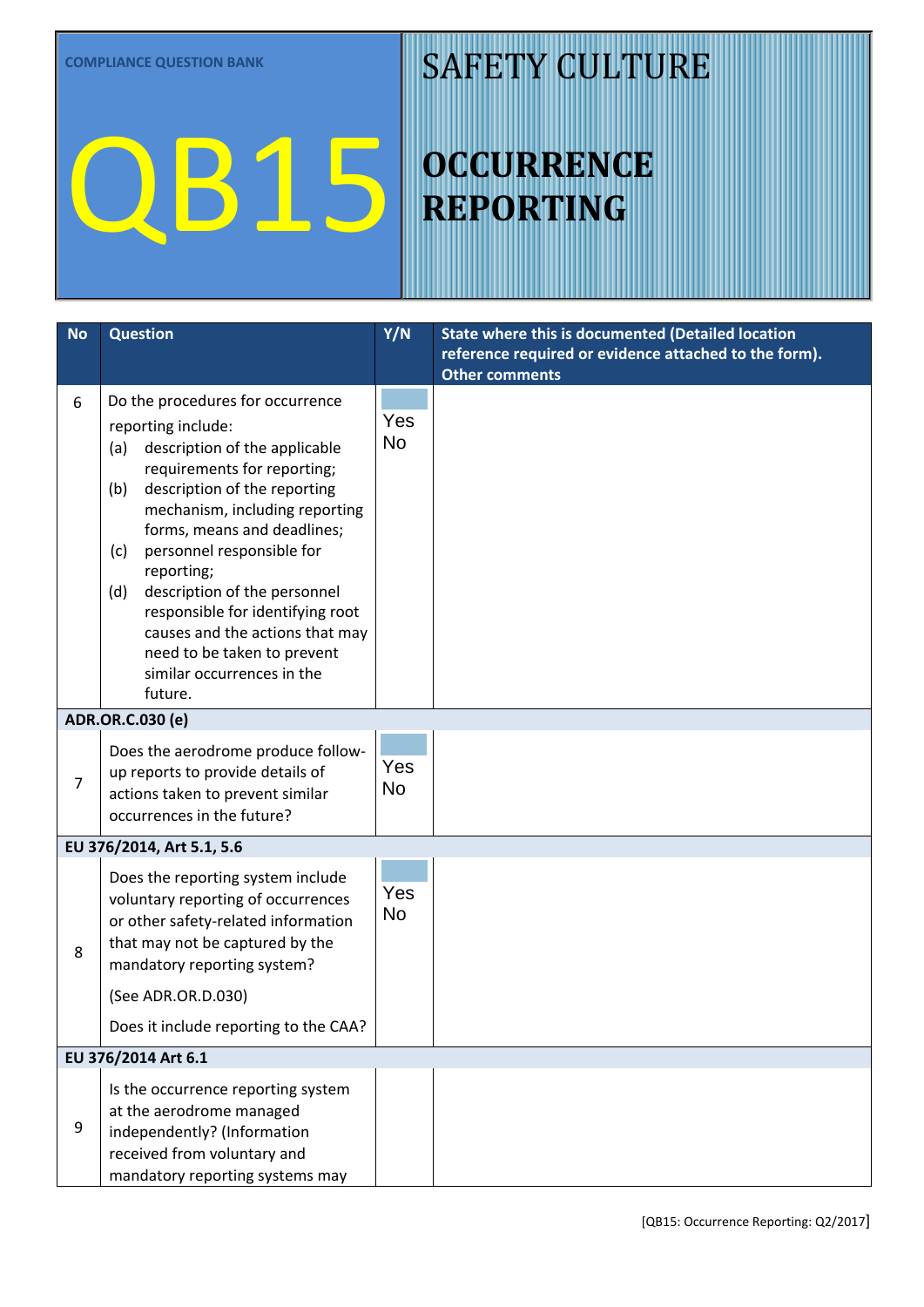#### SAFETY CULTURE

| <b>No</b> | <b>Question</b>                                                                                                                                                                                  | Y/N              | State where this is documented (Detailed location<br>reference required or evidence attached to the form).<br><b>Other comments</b> |  |  |
|-----------|--------------------------------------------------------------------------------------------------------------------------------------------------------------------------------------------------|------------------|-------------------------------------------------------------------------------------------------------------------------------------|--|--|
|           | be integrated into a single system)                                                                                                                                                              |                  |                                                                                                                                     |  |  |
|           | EU 276/2014 Art 6.1                                                                                                                                                                              |                  |                                                                                                                                     |  |  |
| 10        | Has the Aerodrome operator<br>designated one or more persons to<br>independently handle the collection<br>evaluation, processing, analysis and<br>storage of detail of occurrences<br>reporting. | Yes<br><b>No</b> |                                                                                                                                     |  |  |
|           | EU 276/2014 Art 6.1                                                                                                                                                                              |                  |                                                                                                                                     |  |  |
| 11        | Does the aerodrome operator<br>ensure that information received<br>from reports is used only for safety<br>purposes?                                                                             | Yes<br><b>No</b> |                                                                                                                                     |  |  |
|           | EU 276/2014 Art 6.1                                                                                                                                                                              |                  |                                                                                                                                     |  |  |
| 12        | Does the Aerodrome operator<br>safeguard the confidentiality of the<br>identity of the reporter and persons<br>mentioned in occurrence reports,<br>with a view to promoting a 'just<br>culture'? | Yes<br><b>No</b> |                                                                                                                                     |  |  |
|           | EU 376/2014, Art 6.5                                                                                                                                                                             |                  |                                                                                                                                     |  |  |
| 13        | Is occurrence data stored In one or<br>more databases?                                                                                                                                           | Yes<br><b>No</b> |                                                                                                                                     |  |  |
|           | EU 376/2014, Art 7.1                                                                                                                                                                             |                  |                                                                                                                                     |  |  |
| 14        | How does the aerodrome ensure<br>that mandatory data fields (EU<br>376/2104, Annex 1) are completed?                                                                                             | Yes<br><b>No</b> |                                                                                                                                     |  |  |
|           | EU 376/2014, Art 7.2                                                                                                                                                                             |                  |                                                                                                                                     |  |  |
| 15        | Do all reports include a safety risk<br>classification? (An organisation can<br>use any risk classification but the<br>CAA will subsequently classify it                                         | Yes<br>No        |                                                                                                                                     |  |  |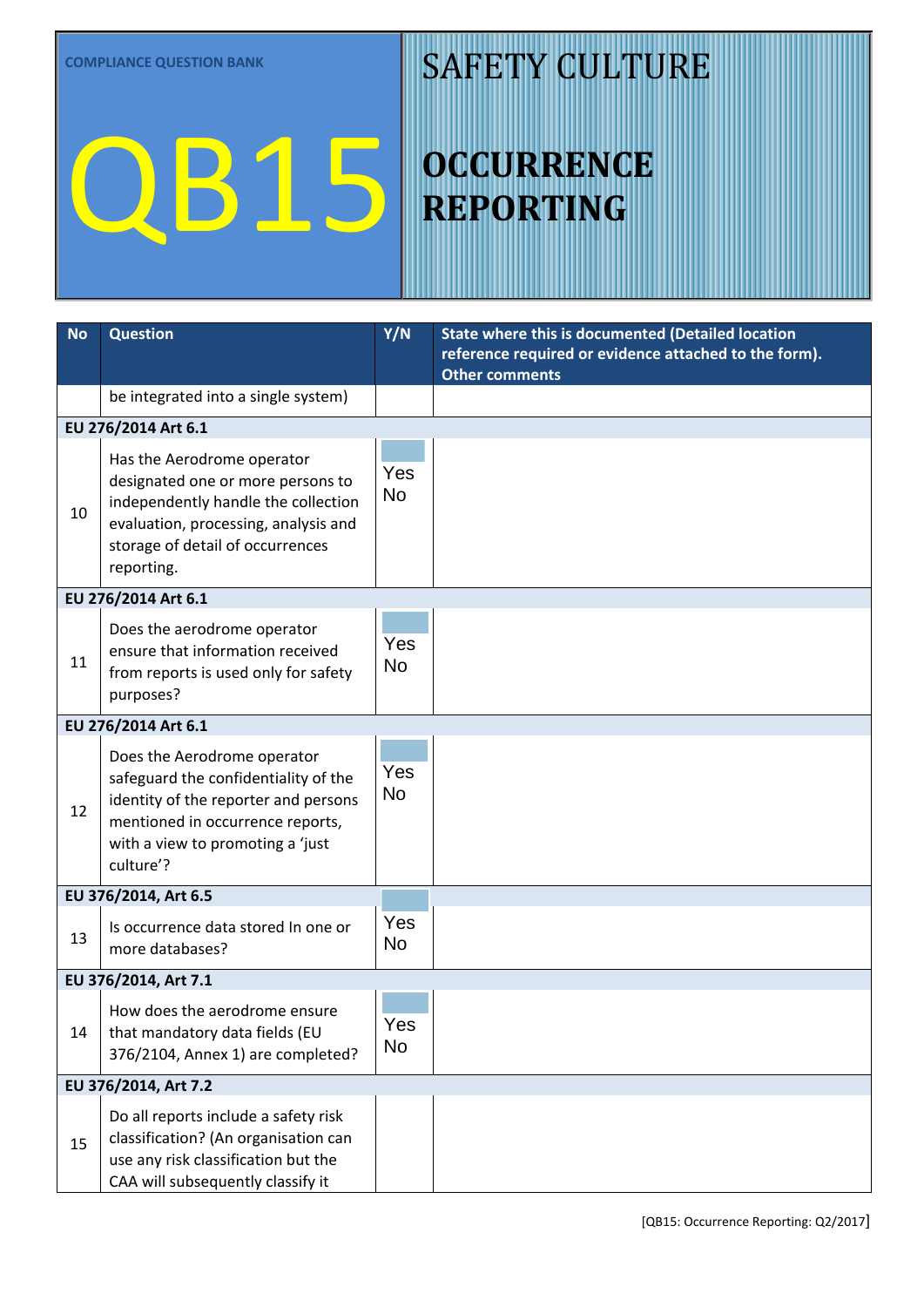#### SAFETY CULTURE

| <b>No</b> | <b>Question</b>                                                                                                                                                                                                    | Y/N              | State where this is documented (Detailed location<br>reference required or evidence attached to the form).<br>Other comments |
|-----------|--------------------------------------------------------------------------------------------------------------------------------------------------------------------------------------------------------------------|------------------|------------------------------------------------------------------------------------------------------------------------------|
|           | using the 'common European risk<br>classification scheme'                                                                                                                                                          |                  |                                                                                                                              |
|           | EU 376/2014 Art 7.3, 7.4                                                                                                                                                                                           |                  |                                                                                                                              |
|           | Has the Aerodrome Operator<br>established data quality checking<br>process to improve consistency?                                                                                                                 | Yes<br><b>No</b> |                                                                                                                              |
| 16        | (Reports sent to the CAA should be<br>compatible with ECCAIRS, either by<br>using the CAA online system or<br>through their database being<br>capable of producing an appropriate<br><b>ECCAIRS format report.</b> |                  |                                                                                                                              |
|           | EU 376/2014 Art 13.1                                                                                                                                                                                               |                  |                                                                                                                              |
| 17        | Has the Aerodrome operator<br>developed a process to analyse<br>occurrences to identify safety<br>hazards?                                                                                                         | Yes<br><b>No</b> |                                                                                                                              |
|           | EU 376/2014 Art 13.1                                                                                                                                                                                               |                  |                                                                                                                              |
| 18        | Has the Aerodrome operator<br>established a process to ensure<br>corrective/preventative action is<br>implemented in a timely manner?                                                                              | Yes<br><b>No</b> |                                                                                                                              |
|           | EU 376/2014 Art 13.2                                                                                                                                                                                               |                  |                                                                                                                              |
| 19        | Is there a process to monitor<br>implementation and effectiveness of<br>the action?                                                                                                                                | Yes<br>No        |                                                                                                                              |
|           | EU 376/2014 Art 13.3                                                                                                                                                                                               |                  |                                                                                                                              |
| 20        | Are employees and contracted<br>personnel regularly provided with<br>information concerning analysis and<br>follow-up of occurrences for which<br>action is taken?                                                 | Yes<br><b>No</b> |                                                                                                                              |